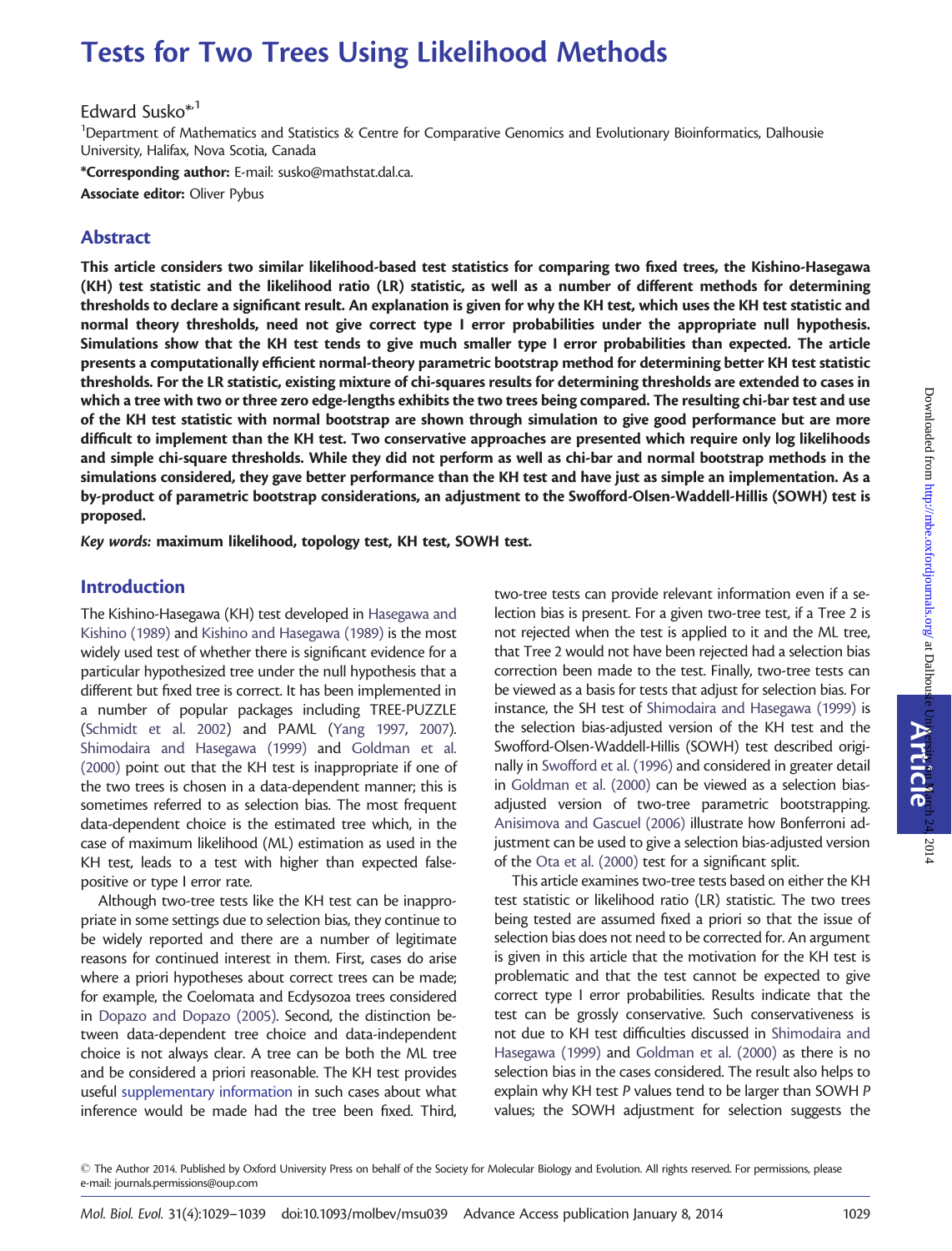opposite. Determining thresholds for the KH test statistic through parametric bootstrapping, the two-tree analog of the SOWH test, is more appropriate. However, a familiar mammalian mitochondrial data example will be used to explain how small P values from the SOWH test, and its fixed two-tree analog, can also be due to the choices of the edge-lengths in the trees used for simulation.

An alternative method for KH test statistic threshold determination is presented here which uses less intensive normal simulations as a proxy for parametric bootstrapping. Extension of the [Ota et al. \(2000\)](#page-10-0) LR statistic test, which will be referred to as the chi-bar test, provides an alternative test in some cases. These tests are more difficult to implement than the KH test, but their performance is found to be much better. Alternative testing methods that are conservative and use either the LR statistic or KH test but with simple chisquare thresholds are also considered. Although they are not as powerful as either the chi-bar test or using the KH test statistic with normal simulation, they are found to be more powerful than the KH test and just as easy to implement.

#### Theory and Methods

One-sided tests are considered: whether there is significant evidence for a particular Tree 1 by comparison with a particular Tree 2. All of the methods that will be considered use a log LR as a test statistic. Let k denote a site pattern. For instance, with four taxa,  $k = ACGG$  gives a nucleotide site pattern where an A, C, G, and G were observed for taxa 1–4, respectively. Let  $p_k(\theta; j)$  denote the probability of site pattern k for tree j and parameter  $\theta$ , including edge-lengths and possibly other substitution parameters. Then, assuming a conventional model where evolution at sites is independent, the maximized log likelihood for tree j is

$$
\sum_{i=1}^n \text{log} p_{k_i}(\widehat{\theta}_j; j)
$$

where  $\widehat{\theta}_i$  is the ML estimate for tree j based on all sites,  $k_i$  is the site pattern for site  $i$ , and  $n$  is the number of sites.

#### The KH Test

The original version of the KH test applied a z-test to the site log likelihood differences for the two trees

$$
d_i = \log p_{k_i}(\widehat{\boldsymbol{\theta}}_1; 1) - \log p_{k_i}(\widehat{\boldsymbol{\theta}}_2; 2) \tag{1}
$$

Recall that the one-sample z-test of  $H_0$ :  $E[d_i] = 0$  against  $H_A$ :  $E[d_i] > 0$  has P value

$$
p = P(Z > d) \tag{2}
$$

where  $\bar{d}$  is the mean  $d_i$  and Z has a  $N(0, s_d^2/n)$  distribution: here  $s_d^2$  denotes the sample variance of the  $d_i$ . Let  $\Lambda_2 = n\overline{d}$ denote the KH test statistic. Then, alternatively, the KH test checks whether the KH test statistic is larger than expected from a  $N(0, ns_d^2)$  distribution.

A variation of the KH test replaces the  $N(0, s_d^2/n)$  distribution in equation (2) by a bootstrap distribution ([Kishino et al.](#page-10-0) [1990\)](#page-10-0). Specifically,  $d_i$  are sampled with replacement to obtain

a new  $\bar{d}^*$  that is the mean  $d_i$  sampled. The process is commonly referred to as RELL for resampling estimated log likelihoods and is repeated a large number of times yielding a large number of  $\bar{d}^*$ . The p in equation (2) is replaced by the proportion of  $\bar{d}^* - \text{ave}_b \bar{d}^*$  that are larger than  $\bar{d}$ . Here,  $\bar{d}^*$  is the average  $\bar{d}^*$ , averaged over bootstrap samples. The  $\bar{d}^*$  – ave<sub>b</sub> $\bar{d}^*$  is a centering step to make sure that the log likelihood difference follows the expected value for the differences to be 0, as assumed for the null distribution. If  $n$  is relatively large and enough bootstrapped  $\bar{d}^*$  are obtained, it turns out that RELL will give P values that are approximately the same as those using the normal distribution in equation (2), no matter what the data [\(Bickel and Freedman 1981](#page-9-0)). In the examples considered, *n* was large enough that results with RELL were almost identical to results using equation (2). As a consequence, simulations only considered performance of the KH using the normal distribution in equation (2).

#### The Null Hypothesis

The null hypothesis of the KH test states only that  $H_0$ : E[d<sub>i</sub>] = 0. The Goldman et al. ([2000](#page-10-0), p. 664) review of the KH test specified a tree as part of the null hypothesis, but the original reference of [Kishino and Hasegawa \(1989\),](#page-10-0) which only briefly discusses the testing setting, does not clearly indicate that Tree 2 is assumed under the null. As a statement of significant support in favor of Tree 1 over Tree 2 is not very meaningful when a Tree 3 that is very different from Tree 1 generates the data, the null hypothesis throughout this article includes that Tree 2 is correct. More specifically, the null tree throughout the article is a strict consensus tree that sets as many edge-lengths to zero as is needed to make Tree 1 and 2 equivalent. For instance, if Tree 1 and 2A are being compared in [figure 1](#page-2-0), this leads to Tree 3A which sets one edge-length to 0. If comparison is between Trees 1 and 2B, two edge-lengths are set to 0, giving Tree 3B and comparison between Trees 1 and 2C gives the star Tree 3C. Although this choice differs somewhat from the null of KH test, it is approximately equivalent as will be established below.

There are a number of arguments that the consensus tree gives the correct choice of null tree. First, it is conventional in hypothesis testing to evaluate type I error at a point on the intersection of the boundaries of the null and alternative hypothesis; type I error for the z-test of mean hypothesis  $H_0: \mu \leq 0$  against  $H_A: \mu > 0$  is evaluated at  $\mu = 0$ . Consensus trees are the points on the intersection of the boundary of tree space for Tree 1 and the boundary of tree space for Tree 2; see [supplementary material](http://mbe.oxfordjournals.org/lookup/suppl/doi:10.1093/molbev/msu039/-/DC1), [Supplementary](http://mbe.oxfordjournals.org/lookup/suppl/doi:10.1093/molbev/msu039/-/DC1) [Material](http://mbe.oxfordjournals.org/lookup/suppl/doi:10.1093/molbev/msu039/-/DC1) online, for additional details. Second, an  $\alpha$ -level test should satisfy that the probability of false rejection under the null is at most  $\alpha$ . In the present case, the null is that Tree 2 is correct and any sensible test will be less likely to reject for positive edge-lengths than if edge-lengths are set to 0 in such a way that Tree 1 and Tree 2 are equivalent. Thus, to ensure a false-positive rate at most  $\alpha$ , one needs to ensure that the false-positive rate is at most  $\alpha$  for the tree giving both Tree 1 and Tree 2. Third, if Tree 2 is estimated, it will certainly not be rejected in favor of Tree 1. One needs only be concerned with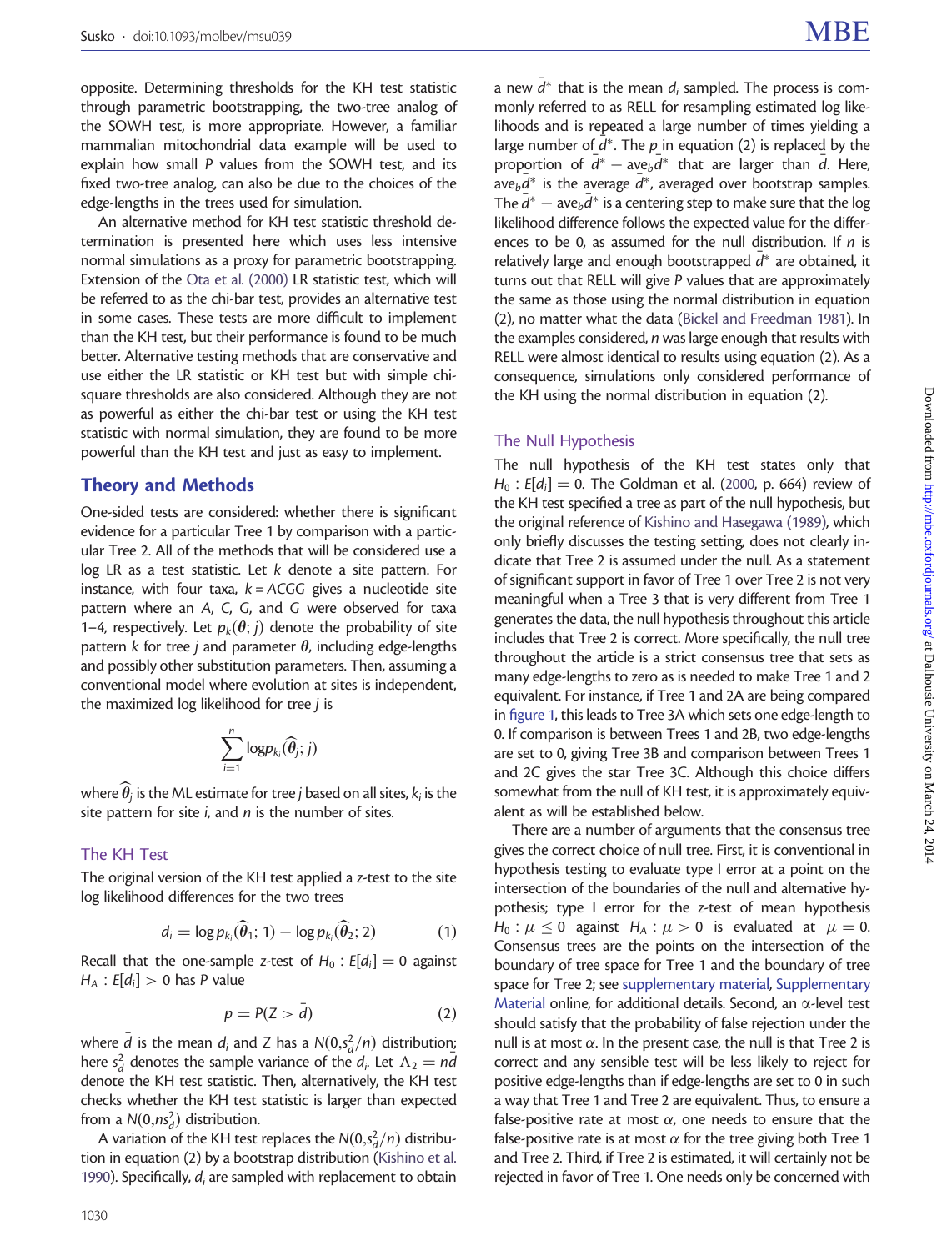<span id="page-2-0"></span>

FIG. 1. Tree 1 gives the tree that significant evidence is being sought for when compared with Trees 2A–2C. The Trees 3A–3C give the corresponding null trees obtained by collapsing edges in Tree 1 to make it equivalent to Trees 2A–2C, respectively.

thresholds for rejection when Tree 1 is estimated, in which case it is natural to determine these thresholds for the tree satisfying the null hypothesis with smallest distance to Tree 1. For both the branch score distances of [Kuhner and](#page-10-0) [Felsenstein \(1994\)](#page-10-0) and geodesic distances of [Billera et al.](#page-9-0) [\(2001\),](#page-9-0) and any given Tree 1, the least distant version of Tree 2 is one with edge-lengths set to 0 to make the two trees equivalent; see [supplementary material,](http://mbe.oxfordjournals.org/lookup/suppl/doi:10.1093/molbev/msu039/-/DC1) [Supplementary](http://mbe.oxfordjournals.org/lookup/suppl/doi:10.1093/molbev/msu039/-/DC1) [Material](http://mbe.oxfordjournals.org/lookup/suppl/doi:10.1093/molbev/msu039/-/DC1) online, for additional details.

That a consensus tree null hypothesis is approximately equivalent to the KH null hypothesis follows from arguments associated with consistency of ML estimation. Suppose the null hypothesis includes in addition to  $E[d_i] = 0$  that the generating tree is Tree 2, but not necessarily the consensus tree. Then, under the null, for large samples, due to the consistency of ML estimation, the ML estimates of parameters for Tree 2 will be approximately the same as the generating parameters with large probability. Arguments of [White \(1982\)](#page-10-0) indicate that the ML estimates of parameters for Tree 1 will converge to particular parameters as well. As a consequence,  $p_k(\theta_j;j)\approx p_k(\theta_{j0};j)$ , where  $\theta_{j0}$  denotes the parameters converged upon. As expectations are calculated using the generating distribution,  $p_k(\theta_{20}; 2)$ , for large samples,

$$
E[d_i] \approx \sum_{k} p_k(\theta_{20}; 2) \log[p_k(\theta_{20}; 2) / p_k(\theta_{10}; 1)] \quad (3)
$$

where the sum is over all possible site patterns. However, a key property giving rise to consistency of ML estimation is that the sum in equation (3), which is sometimes referred to as the Kullback-Leibler divergence, is positive unless  $p_k(\theta_{20}; 2) =$  $p_k(\theta_{10}; 1)$  for all patterns k (cf. Section 9.3 of [Pawitan](#page-10-0) [2001\)](#page-10-0). For conventional continuous-time Markov models as well as a number of models that allow variation in rates across sites (cf. [Chang 1996](#page-9-0); [Allman et al. 2008,](#page-9-0) [2012](#page-9-0)), it has been

shown that the only way in which probabilities of all data patterns can be equal for two trees is if the two trees are equivalent. To do this, the edge-length corresponding to incompatible splits need to be set to 0. Thus for any generating tree different than this tree, the expected difference in maximized log likelihoods will eventually differ substantially from 0 and the KH null hypothesis will not be satisfied. The only generating Tree 2 that will approximately have a zero expected log likelihood difference is the one that sets edgelengths for incompatible spits to 0.

#### LR Tests

The null hypothesis of interest is a special case of Tree 1 with some edge-lengths constrained to make it equivalent to Tree 2. The problem thus can be recast as a conventional parametric testing problem. Tree 1 is fixed, the null hypothesis is that a particular subset of its edges have zero length (those that are 0 in the consensus tree of Trees 1 and 2), and the alternative hypothesis that some of these are positive. These are nested hypotheses and LR tests can be applied. The LR statistic is  $2\Lambda_3$  where

$$
\Lambda_3 = \sum_{i=1}^n \log p_{k_i}(\widehat{\boldsymbol{\theta}}_1; 1) - \sum_{i=1}^n \log p_{k_i}(\widehat{\boldsymbol{\theta}}_3; 2) \qquad (4)
$$

and  $\hat{\theta}_3$  denotes the ML estimate for Tree 2 (or equivalently Tree 1) when edge-lengths are constrained to be 0 to make Trees 1 and 2 equivalent.

[Ota et al. \(2000\)](#page-10-0) consider the LR test and note that, because of the boundary constraints that some edges are 0, the appropriate null distribution is not a chi-square distribution but rather a mixture of chi-squares. In particular, they consider the case where the null tree has a single zero edge-length and show that the large sequence-length distribution of  $\Lambda_3$  is  $(1/2)\chi_0^2 + (1/2)\chi_1^2$ . Consistent with [Susko \(2013\)](#page-10-0) and references therein, this test and the extensions presented later on are referred to as chi-bar tests.

#### KH Test Statistic Thresholds from Full Bootstrapping

The final variations of the KH test that reviewed involve bootstrap methods [\(Efron 1982\)](#page-9-0) whose application to twotree tests is described in [Goldman et al. \(2000\).](#page-10-0) The nonparametric version is as follows:

- 1) Generate sites with replacement to obtain a bootstrapped data set.
- 2) Obtain ML estimates  $\widehat{\theta}_1^*$  and  $\widehat{\theta}_2^*$  for the bootstrapped data and use these to calculate the KH test statistic  $\Lambda_2^*$ for the bootstrapped data.
- 3) Repeat 1-2 a large number of the times to obtain a large number of  $\Lambda_2^*$ .
- 4) Center the  $\Lambda_2^*$  by subtracting the average  $\Lambda_2^*$ , averaged over all bootstrapped data sets.
- 5) Calculate a P value as the proportion of  $\Lambda_2^*$  larger than  $\Lambda_2$ .

The process is referred to in [Goldman et al. \(2000\)](#page-10-0) as full bootstrapping, as the RELL version of the KH test can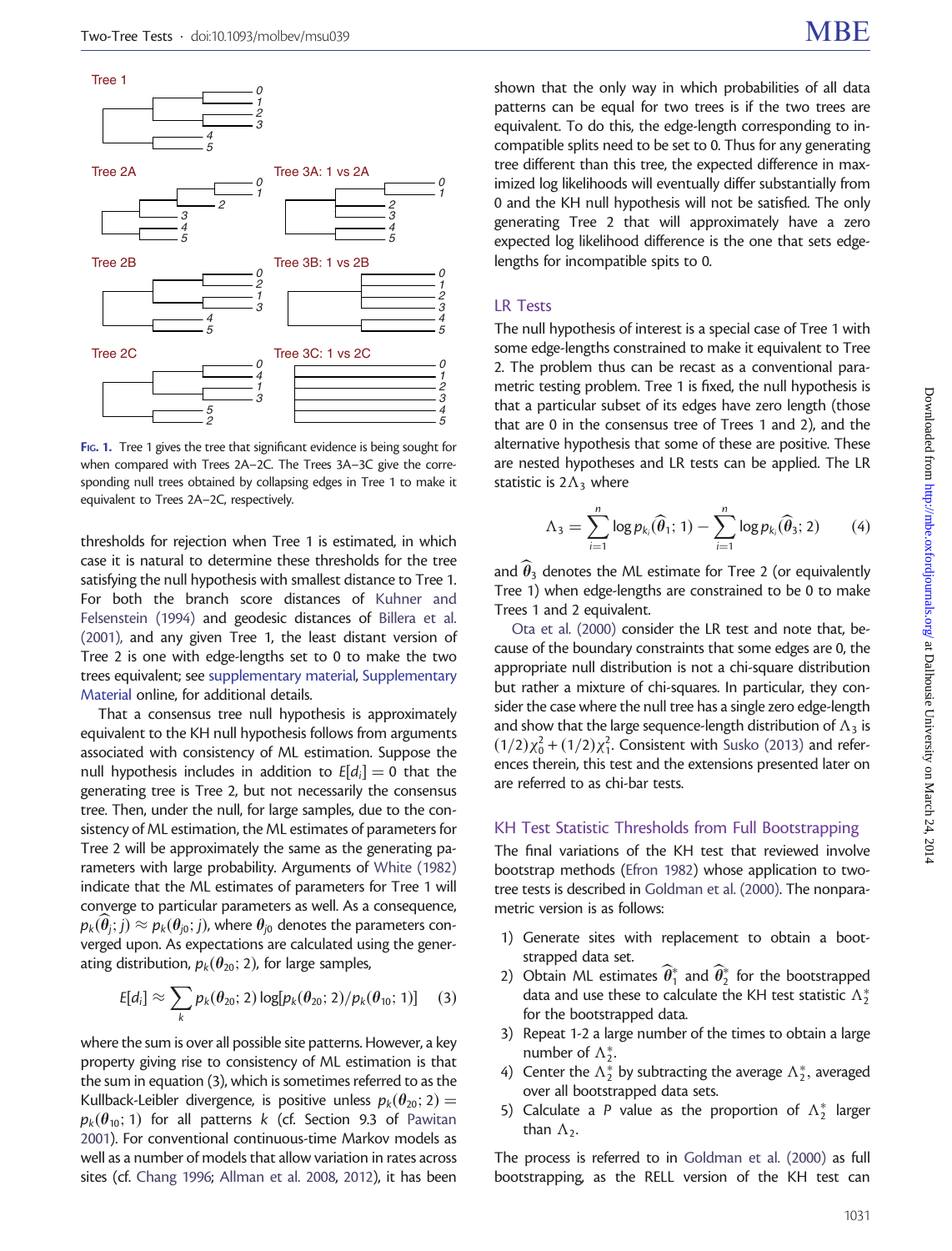alternatively be characterized as nonparametric bootstrapping with the time-saving device of replacing  $\widehat{\theta_j^*}$  by  $\widehat{\theta_j}$  in step 2.

Parametric bootstrapping replaces step 1 with generation from the fitted Tree 2 with parameters  $\theta_2$ . As Tree 2 is the generating tree under the null hypothesis, the version mentioned in [Goldman et al. \(2000\)](#page-10-0) skips the centering step 4. Parametric bootstrapping with centering will also be considered in what follows.

As the null hypothesis considered here is a consensus tree, an alternative form of parametric bootstrapping not considered in [Goldman et al. \(2000\)](#page-10-0) is to replace step 1 with generation from the fitted consensus Tree 2 with parameters  $\theta_3$ . This can be considered with or without centering.

#### KHns: KH Test Statistic Thresholds from Normal Simulation

Full parametric or nonparametric bootstrapping provides valid replacements for the normal distribution used to obtain the P value in equation (2). Their computational cost can, however, be substantial. In this section, a faster simulation method is presented.

The method description requires a bit of notation. With parameters ordered so that the first ones are the edge-lengths that are 0 under the null hypothesis (to make the two trees equivalent), the same true generating value,  $\theta_0$ , applies to both trees. For tree j, let  $\mathbf{S}^{(j)}(\theta_{0})$  denote the vector of derivatives of the log likelihood, which has two blocks of entries,  $\mathbf{S}^{(j)}_b$ and  $S_{\mu}^{(i)}$ , where  $S_{\mu}^{(i)}$  gives the derivatives with respect to the first zero-valued edge-length parameters and  $S_r^{(j)}$  the rest of the derivatives. Let  $-nl^{(j)}(\theta_0)$  denote the expected matrix of second derivatives of the log likelihood. Then,  $I^{(j)}(\boldsymbol{\theta}_0)$  can be similarly decomposed as

$$
I^{(j)}(\boldsymbol{\theta}_0) = \begin{bmatrix} I_b^{(j)} & I_{br}^{(j)} \\ I_{rb}^{(j)} & I_p^{(j)} \end{bmatrix}
$$

Finally, let

$$
I_b^{(jc)} = I_b^{(j)} - I_{br}^{(j)} [I_r^{(j)}]^{-1} I_{rb}^{(j)}
$$

Lemma 2 in the [supplementary material](http://mbe.oxfordjournals.org/lookup/suppl/doi:10.1093/molbev/msu039/-/DC1) of [Susko \(2013\)](#page-10-0) gives that

$$
2\Lambda_2 \approx [\boldsymbol{a}^{(1)}]^T l_b^{(1c)} \boldsymbol{a}^{(1)} - [\boldsymbol{a}^{(2)}]^T l_b^{(2c)} \boldsymbol{a}^{(2)} \tag{5}
$$

where  $a^{(j)}$  is the minimizer of

$$
(\mathbf{Z}_{b}^{(j)} - \mathbf{a})^T I_{b}^{(jc)}(\mathbf{Z}_{b}^{(j)} - \mathbf{a}) \tag{6}
$$

subject to the constraint that  $a \ge 0$ . Here,  $\mathsf{Z}_b^{(j)}$  are the components of  $n^{-1/2}[I^{(j)}(\theta_0)]^{-1}S^{(j)}(\theta_0)$  that correspond to the zero edge-lengths.

It is well known that, with regularity conditions,  $\mathsf{S}^{(j)}(\theta_0)$  has mean 0 and covariance matrix / ${}^{(j)}\!(\theta_0)$  (cf. Proposition 3.4.4 of [Bickel and Doksum 2007](#page-9-0)). As  $\mathbf{S}^{(j)}(\theta_0)$  is proportional to a mean  $(S^{(j)}(\theta_0) = \sum_i S^{(j)}(k_i; \theta_0)$ , where  $S^{(j)}(k_i; \theta_0)$  is the contribution from the ith site), it follows from the Central Limit Theorem that  $\boldsymbol{\mathsf{S}}^{(1)}(\boldsymbol{\theta}_0)^T$  and  $\boldsymbol{\mathsf{S}}^{(2)}(\boldsymbol{\theta}_0)$  are jointly approximately multivariate normal with mean 0 and a joint covariance

matrix  $\Sigma^{(s)}$  that can be calculated and will be discussed in this study. As  $\mathbb{Z}_b^{(1)}$  and  $\mathbb{Z}_b^{(2)}$  are linear transformations of  $\mathbf{S}^{(1)}(\theta_0)$  and  $\mathbf{S}^{(2)}(\theta_0)$ , it follows that they too are approximately multivariate normal with a joint covariance matrix,  $\Sigma^{(z)}$ , which can be calculated from  $\Sigma^{(s)}$  using expressions for covariance matrices of linear transformations; full implementation details are given in [supplementary material,](http://mbe.oxfordjournals.org/lookup/suppl/doi:10.1093/molbev/msu039/-/DC1) [Supplementary Material](http://mbe.oxfordjournals.org/lookup/suppl/doi:10.1093/molbev/msu039/-/DC1) online.

In summary, the main result for simulation is that  $2\Lambda_2$  has the approximate distribution of the right-hand side of equation (5) where  $\boldsymbol{a}^{(j)}$  is the minimizer of (6) and  $\mathbf{Z}_{b}^{(j)}$  is part of a vector having a multivariate normal distribution with mean 0 and covariance matrix,  $\Sigma^{(z)}$ . Thus, the distribution of  $2\Lambda_2$ can be approximated with the following simulation strategy.

- 1) Repeatedly generate  $\mathbb{Z}_b^{(1)*}$  and  $\mathbb{Z}_b^{(2)*}$ , normal random vectors with mean 0, and joint covariance matrix  $\Sigma^{(z)}$ .
- 2) For each  $\mathbb{Z}_b^{(1)*}$  and  $\mathbb{Z}_b^{(2)*}$ , determine  $\mathbf{a}^{(j)*}$  as the minimizer of  $(\mathbf{Z}_{b}^{(j)*} - \mathbf{a})^{\mathsf{T}} [I_{b}^{(jc)}](\mathbf{Z}_{b}^{(j)*} - \mathbf{a})$  with the constraint  $\mathbf{a} \geq \mathbf{0}$ .
- 3) Given the result from 2, calculate  $2\Lambda_2^*$  from equation (5).

Given the  $\Lambda_2^*$  generated according to this scheme, probabilities involving  $\Lambda_2$ , like  $P(\Lambda_2 > c)$ , can be approximated from proportions of  $\Lambda_2^*$  satisfying the condition. As  $\theta_0$ , the parameters generating the data, are unknown, estimates of these, obtained through ML with the null hypothesis tree, are plugged in to obtain  $\Sigma^{(z)}$  and  $I_b^{j_c}$ .

Returning to the calculation of  $\Sigma^{(s)}$ , the joint covariance matrix of  $S^{(1)}(\theta_0)$  and  $S^{(2)}(\theta_0)$ , it is of the form

$$
\Sigma^{(s)} = n \begin{bmatrix} l^{(1)}(\theta_0) & l^{(12)}(\theta_0) \\ l^{(12)}(\theta_0)^T & l^{(2)}(\theta_0) \end{bmatrix}
$$

The covariance matrix  $I^{(12)}(\theta_0)$  is calculated as

$$
I^{(12)}(\theta_0) = \sum_{k} p_k S_k^{(1)}(\theta_0) S_k^{(2)}(\theta_0)^T
$$
 (7)

where the sum is over all patterns k and  $S_k^{(j)}(\theta_0)$  is the contribution to  $\mathsf{S}^{(j)}(\theta_0)$  that arises from site pattern k if it is in the alignment. Similarly,

$$
I^{(j)}(\theta_0) = \sum_{k} p_k S_k^{(j)}(\theta_0) S_k^{(j)}(\theta_0)^T
$$
 (8)

Because the number of possible patterns gets large with a large number of taxa, it may be necessary to approximate equations (7) and (8). This can be done by either replacing  $p_k$ with the observed frequency of pattern k in the original alignment or an alignment simulated under the null tree. In this case, the sum would be over at most as many site patterns as there are sites. The covariance matrix  $\Sigma^{(z)}$  in step 1 can be calculated from equations (7) and (8). In practice, a further linear transformation is applied to the  $Z_b$  for simpler normal generation and to use the NNLS routine of [Lawson and](#page-10-0) [Hanson \(1974\)](#page-10-0) in step 2. Full details are given in the [supple](http://mbe.oxfordjournals.org/lookup/suppl/doi:10.1093/molbev/msu039/-/DC1)[mentary material](http://mbe.oxfordjournals.org/lookup/suppl/doi:10.1093/molbev/msu039/-/DC1), [Supplementary Material](http://mbe.oxfordjournals.org/lookup/suppl/doi:10.1093/molbev/msu039/-/DC1) online.

The main result leading to steps 1–3 makes some assumptions. Derivatives of any order need to be obtainable and expected values must exist. These conditions are satisfied for standard continuous-time Markov models. It is also assumed that the covariance matrix  $\Sigma^{(s)}$  is invertible. This has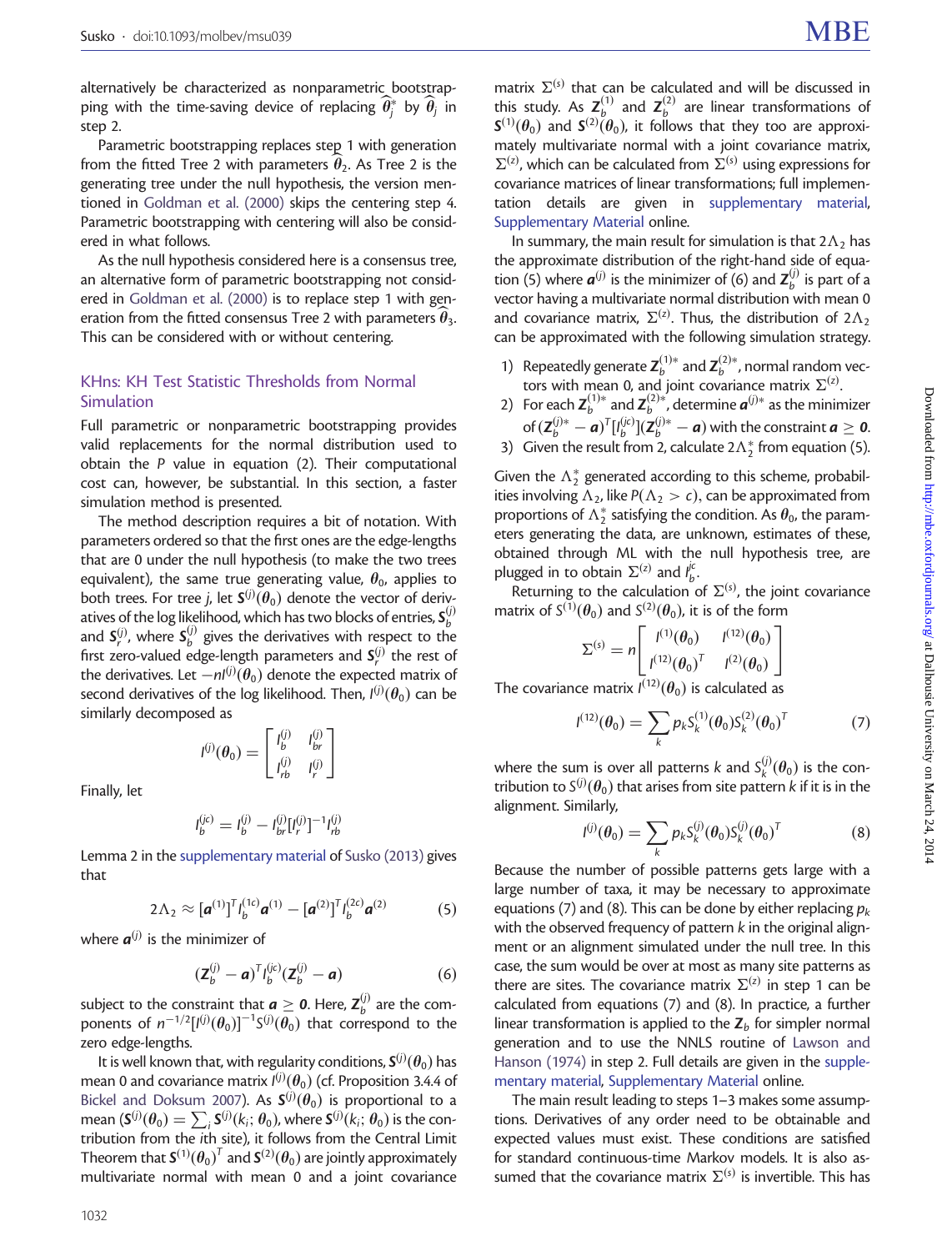been true for all settings considered. As mentioned previously, identifiability of edge-lengths and other parameters is assumed and has been shown to hold for standard models.

#### Chi-Square Results

The final set of methods presented use the LR statistic  $2\Lambda_3$ , where  $\Lambda_3$  is defined in equation (4), as a test statistic and chisquare results for threshold determination. They include extensions of the [Ota et al. \(2000\)](#page-10-0) chi-bar test to cases where the null tree has two or three zero edge-lengths. In addition, the conservative LR statistic thresholds of the conditional test of [Susko \(2013\)](#page-10-0) are discussed. These can be more easily implemented and apply for null trees with more zero edge-lengths. For the results to hold, an additional assumption is that, except for those edge-lengths set to 0 to make the trees equivalent, no other parameters are set to their boundary values.

The methods discussed differ primarily in the threshold used to declare significance or, equivalently, used for P value calculation. With the conditions discussed, the results of [Shapiro \(1985\)](#page-10-0) imply that  $2\Lambda_3$  has the approximate distribution of a mixture of chi-square random variables

$$
P(2\Lambda_3 > y) = \sum_{j=0}^{p} w_j P(\chi_j^2 > y)
$$
 (9)

where  $\chi^2_j$  has a chi-square distribution with  $j$  degrees of freedom;  $\chi_0^2$  is 0 with probability 1. Here, p is the number of edgelengths that were constrained to be 0 to make the two tree equivalent.

The weights of the mixture are positive and sum to 1. In general, they are difficult to calculate directly and depend on the true parameters in the generating model. As noted in [Ota](#page-10-0) [et al. \(2000\),](#page-10-0) however, when only one edge-length needs to be set to 0 to make the trees equivalent,  $w_0 = w_1 = 1/2$ . In the case that two edge-lengths need to be set to 0 to make the trees equivalent, the weights are

$$
w_1 = 1/2, w_2 = \cos^{-1}\left\{ \frac{1}{b_{12}} / \sqrt{\frac{1}{b_{11}} \frac{1}{b_{22}}} \right\} / (2\pi), w_0
$$
  
= 1/2 - w\_2 (10)

This follows roughly from case 7 of [Self and Liang \(1987\)](#page-10-0) but adjusts for the presence of additional parameters beyond the two edge-lengths set to 0.

The weights for the case that three edge-lengths are set to 0 are more complicated. Let  $A = [i_b^c]^{-1}$ ,  $\rho_{ij} = A_{ij}/\sqrt{A_{ii}A_{jj}}$ and

$$
\rho_{ij\cdot k} = (\rho_{ij} - \rho_{ik}\rho_{jk})(1 - \rho_{ik}^2)^{-1/2}(1 - \rho_{ik}^2)^{-1/2}.
$$
  
Then,

$$
w_3 = [2\pi - \cos^{-1}(\rho_{12}) - \cos^{-1}(\rho_{13}) - \cos^{-1}(\rho_{23})]/(4\pi)
$$
  
\n
$$
w_2 = [3\pi - \cos^{-1}(\rho_{12\cdot3}) - \cos^{-1}(\rho_{13\cdot2}) - \cos^{-1}(\rho_{23\cdot1})]/(4\pi)
$$
  
\n
$$
w_1 = 1/2 - w_3, w_0 = 1/2 - w_2
$$
\n(11)

While  $I_b^c$  depends on unknown parameters, estimates of these can be used in practice. Derivations of equations (10) and (11) are given in the Appendix. When more than three

edge-lengths need to be set to zero to make the trees equivalent, explicit formulas are no longer available.

The equation (9) is the correct one to use in calculating P values for the LR test. When the number of zero edge-lengths, P, required to make the two trees equivalent is larger than 3, however, explicit formulas for the  $w_i$  are no longer available. A conservative approach that will be referred to as the naive test treats  $2\Lambda_3$  as if its distribution, under the null hypothesis, is chi-square with  $p$  degrees of freedom. It is naive in the sense that it is the usual LR test one would apply if unaware that edge-lengths being set to 0 under the null creates difficulties for ML theory. Because chi-square distributions with smaller degrees of freedom have smaller probabilities of exceeding a threshold, under the null hypothesis,

$$
P(2\Lambda_3 > y) = \sum_{j=0}^{p} w_j P(\chi_j^2 > y) \le \sum_{j=0}^{p} w_j P(\chi_p^2 > y)
$$
  
=  $P(\chi_p^2 > y)$  (12)

which implies that P values calculated using a chi-square distribution with  $p$  degrees of freedom will always be larger than the correct P value calculated using equation (9). As a consequence, the test will be conservative in that if one rejects whenever a P value is less than 0.05, the type I error probability will be less than 0.05.

Another conservative test, discussed in [Susko \(2013\)](#page-10-0) and referred to as the conditional test, calculates P values using a chi-square distribution with degrees of freedom V, the number of edge-lengths that are 0 under the null hypothesis but estimated to be positive. As discussed in [Susko \(2013\),](#page-10-0) under the null hypothesis, the conditional distribution of  $2\Lambda_3$ , given  $V = v$ , is chi-squared with v degrees of freedom. It follows that the type I error of a 0.05-level conditional test, given that  $V > 0$ , is 0.05. The test is conservative because there is some positive probability that none of the edgelengths that are 0 under the null hypothesis will be estimated as positive, in which case  $2\Lambda_3 = 0$  and any reasonable test will not reject. That is, the type I error is 0 when  $V = 0$ .

#### Using the KH Test Statistic with LR Statistic **Thresholds**

Both  $\Lambda_2$  and  $\Lambda_3$  are differences in log likelihoods between the maximized log likelihood for Tree 1 and a maximized log likelihood for Tree 2. As the Tree 2 log likelihood for  $\Lambda_3$  is maximized subject to some edge-lengths being constrained to 0, it is never larger than the Tree 2 log likelihood for  $\Lambda_2$ , which is maximized without constraint. As Tree 2 log likelihoods are subtracted, it follows that  $\Lambda_3 \leq \Lambda_2$ . As a consequence, if  $\Lambda_2$  is used in place of  $\Lambda_3$  in any of the LR statistic P value calculations, conservative or otherwise, a larger P value will be obtained than with  $\Lambda_3$ . Thus, such a substitution will give a conservative method. The reason such a replacement is worth considering is that all phylogenetic software implementations of ML allow ML estimation of edge-lengths, so that  $\Lambda_2$ can be calculated, whereas few allow edge-lengths to be constrained to 0 as is required by  $\Lambda_3$ .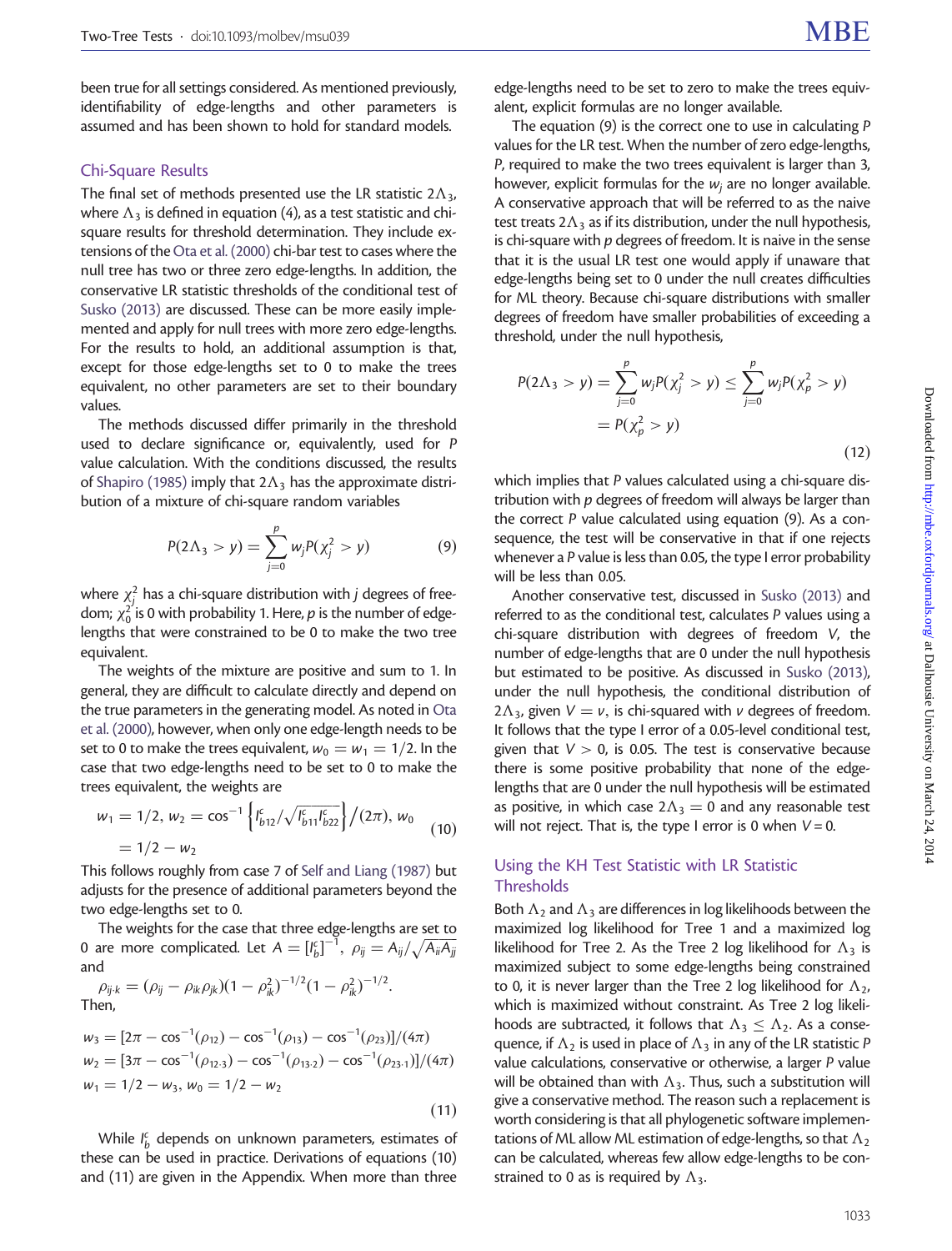## Results

#### Difficulties with the KH Test Motivation

The reason that the usual KH test need not give correct type I error probabilities using normality or RELL is that when the correct null hypothesis is considered, the argument for the approximate normal distribution of  $\Lambda_2$  given in [Kishino and](#page-10-0) [Hasegawa \(1989\)](#page-10-0) no longer applies. What they argue is that the ML estimates will converge upon some parameters  $\theta_{i0}$ ,  $j = 1,2$ , and thus the log likelihoods with ML estimates should be approximately the same as when these parameters are substituted:

$$
\sum_{i=1}^{n} \log p_{k_i}(\widehat{\theta}_{j0};j) = \sum_{i=1}^{n} \log p_{k_i}(\theta_{j0};j) + r_j(\theta_{j0})
$$
 (13)

Because the remainder term  $r_i(\theta_{i0})$  is small relative to the first term, they argue that it can be ignored and indeed never consider its form. They point out that each  $\log p_{k_i}(\theta_{j0};j)$  is independent and identically distributed. Thus by the Central Limit Theorem, the first term in equation (13) has an approximate normal distribution. They correctly conclude that the log likelihoods with ML parameters are approximately normal.

It may appear that the same argument can be applied to the differences in log likelihoods and [Kishino and Hasegawa](#page-10-0) [\(1989\)](#page-10-0) argue that it follows in the same way. However, the correct null hypothesis is a tree with edges collapsed to make the two trees equivalent. As ML estimation is consistent and the null tree is a version of both Trees 1 and 2, the parameters converged upon  $\theta_{j0}$ ,  $j = 1,2$ , will be the true generating parameters. Consequently, the log likelihoods will be the same for Trees 1 and 2 when  $\theta_{j0}$  is substituted. So,

$$
\begin{aligned} \Lambda_2 &= \sum_{i=1}^n \log p_{k_i}(\theta_{10}; 1) + r_1(\theta_{10}) \\ &- \sum_{i=1}^n \log p_{k_i}(\theta_{20}; 2) + r_2(\theta_{20}) \\ &= r_1(\theta_{10}) - r_2(\theta_{20}) \end{aligned}
$$

While the log likelihoods separately are larger than the remainder terms and are approximately normal, they cancel and the distribution ends up depending on the remainder terms, whose form was never considered.

#### The Mammalian Mitochondrial Data

The mammalian mitochondrial data considered previously in [Goldman et al. \(2000\)](#page-10-0) and [Shimodaira \(2002\)](#page-10-0) provide a useful illustrative example. For this data set with 6 taxa and 3,414 sites, a mtREV model ([Adachi and Hasegawa 1996](#page-9-0)) was fit with gamma rates-across-sites variation and 8 rate categories ([Yang 1994](#page-10-0)). The two trees to be tested and their consensus tree are in [figure 2.](#page-6-0) The P values for significant evidence for Tree 1 over Tree 2 are given in table 1. The P value for the KH test was, up to the precision indicated, the same regardless of whether the normal distribution was used to calculate P values or RELL with 10,000 bootstrap samples. For the other

| <b>Test</b>                              | P value |
|------------------------------------------|---------|
| KН                                       | 0.45    |
| <b>KHns</b>                              | 0.05    |
| Parametric bootstrap, Tree 3, uncentered | 0.05    |
| Parametric bootstrap, Tree 3, centered   | 0.05    |
| Parametric bootstrap, Tree 2, uncentered | 0.00    |
| <b>SOWH</b>                              | 0.00    |
| Parametric bootstrap, Tree 2, centered   | 0.49    |
| Nonparametric bootstrap (centered)       | 0.45    |
| Chi-bar                                  | 0.00    |
| Chi-bar $(\Lambda_2)$                    | 0.06    |
| <b>Naive</b>                             | 0.00    |
| Naive( $\Lambda_2$ )                     | 0.12    |

NOTE.—Here, naive and chi-bar refer to likelihood ratio tests using different thresholds: a chi-square threshold with maximum degrees of freedom (naive), with degrees of freedom dependent on the number of estimated zero edge-lengths (cond) and with a mixture of chi-square threshold (chi-bar). The suffix  $\Lambda_2$  indicates that the KH test statistic,  $\Lambda_2$ , was used in place of the constrained log LR,  $\Lambda_3$ .

bootstrap methods, 1,000 bootstrap samples were considered in each case. As Tree 1 was the ML tree, [Goldman et al. \(2000\)](#page-10-0) considered it in their examples of the SOWH test, where they similarly reported a P value of 0.00.

The KHns test and parametric bootstrapping from Tree 3, with or without centering, give identical P values up to the precision indicated. For large sequence lengths,  $E[d_i] \approx 0$ under Tree 3, so centered or uncentered bootstrapping should give comparable results. The parametric bootstrap uses the distribution of  $\Lambda_2$  under Tree 3 with fitted parameters and the KHns test uses the large sample approximation to that distribution. Thus, substantial agreement between these approaches is expected. That all of these  $P$  values, which should have approximately correct type I error rates, are much smaller than the KH P value suggests the KH test may give conservative results.

The P values from the SOWH test is 0.00 which is smaller than the KHns P value and much smaller than the KH P value. This is surprising as the SOWH test can be viewed as a correction to the KH test when Tree 1 is not known in advance but is rather the ML tree. The likelihood of the ML tree is always at least as large as the likelihood of a fixed Tree 1. Thus, for the same null generating tree, the distribution of KH test statistics calculated with the ML tree in place of a fixed Tree 1 should be shifted to the right of the distribution of KH test statistics. Consequently, one expects larger P values from the SOWH test than a two-tree test with the same observed KH test statistic. The explanation of the discrepancy thus does not have to do with the SOWH test correcting for selection bias. It must be due to the SOWH test using a different generating tree in bootstrapping. Indeed, the small SOWH test P value is not inconsistent with the  $P$  value from uncentered parametric bootstrapping from Tree 2 which is similarly 0.00. By comparison, the  $P$  value from the parametric bootstrap with generating Tree 3 is 0.05 which is comparable to the KHns P value. The ML edge-lengths for Trees 2 and 3 were, on average, within 0.005 of each other except for the edge-length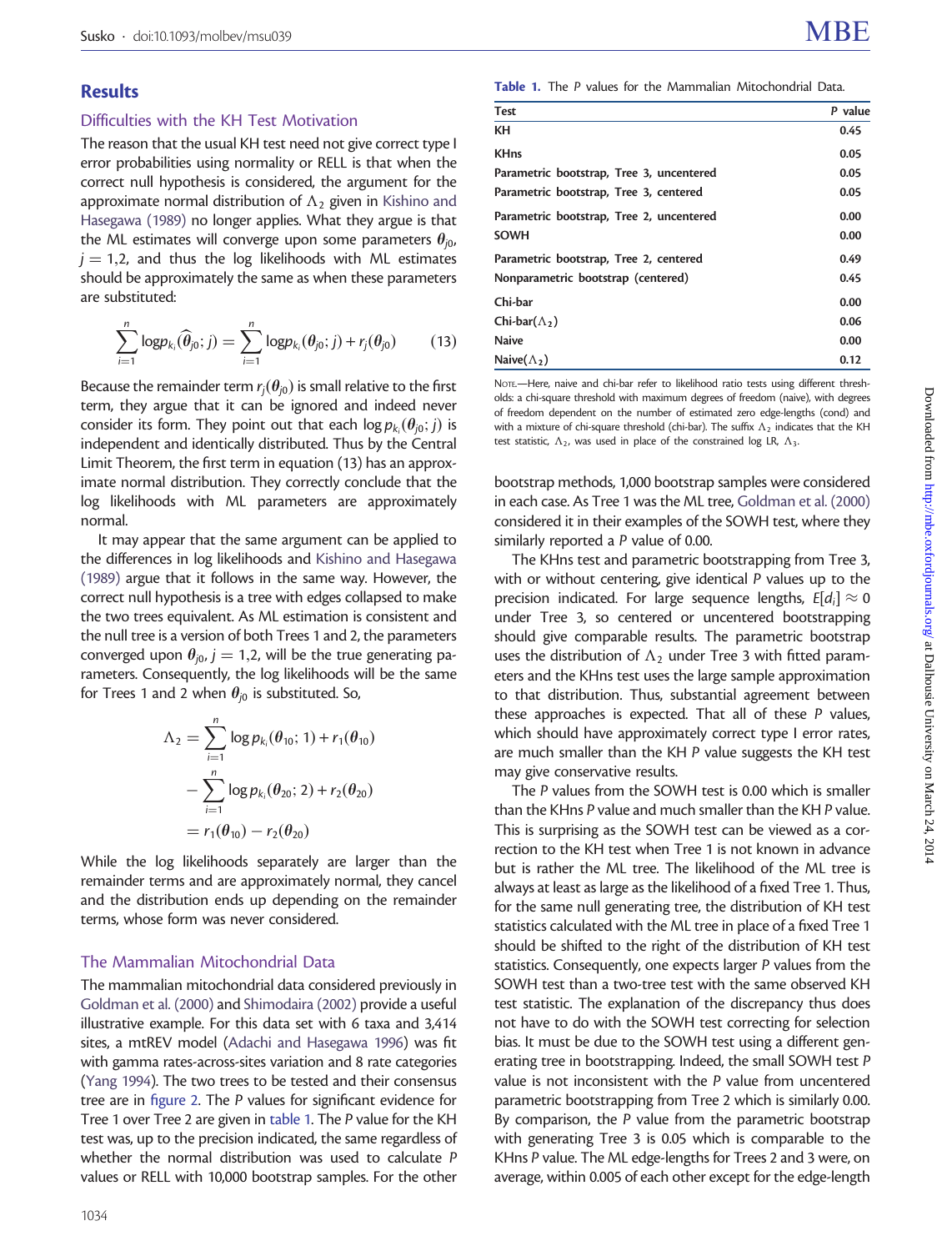<span id="page-6-0"></span>that was constrained to 0. Without constraint it was estimated to be 0.02 which is the smallest edge-length in the tree but still not very small. The small SOWH P value is a consequence of the fact that one does not expect large log likelihood differences for one tree (ML or fixed) against Tree 2 when the generating Tree 2 is well resolved.

The nonparametric bootstrap and parametric bootstrap from Tree 2 with centering gave large values. The mean of these distributions is 0 by design, so the large values relative to parametric bootstrapping from Tree 3 with centering implies that these distributions showed extra variance over what is expected under the consensus tree null. The chi-bar and naive P values are small. By comparison, the P values from these tests with  $\Lambda_2$  in place of  $\Lambda_3$  are not small, indicating that the difference is due to the differing test statistics used.

#### Simulation Results

To further illustrate the properties of the tests under the null and alternative hypothesis, consider simulation from the sixtaxa tree, Tree 1 in [figure 1.](#page-2-0) Testing was of Tree 1 against Trees 2A–2C, leading to the null Trees 3A–3C. Accordingly, null



FIG. 2. Tree 1 gives the tree that significant evidence is being sought for in comparison to Tree 2 when using the mammalian mitochondrial data. Tree 3 gives the null tree that makes Trees 1 and 2 equivalent.

simulations were from Trees 3A–3C with all nonzero edgelengths set to 0.1. Similarly, simulations to study power properties were from Tree 1 with all of the edge-lengths that are nonzero under both null and alternative hypothesis set to 0.1. Depending on the setting, some or all of those edge-lengths that are 0 under the null hypothesis were positive in power simulations. All such positive edge-lengths were set to a common positive value which was allowed to vary as proportions of rejections are reported over a range of values. For each simulation setting, 1,000 simulated data sets of 1,000 sites were generated from the HKY model ([Hasegawa et al.](#page-10-0) [1985\)](#page-10-0) with  $\kappa$  parameter of 2 and frequencies of A, C, G, and T equal to 0.1, 0.2, 0.3, and 0.4.

The results of simulations under the null hypothesis are given in table 2. The KH test has a far smaller than necessary false-positive rate, almost never rejecting. As expected by theory, using the naive or conditional test thresholds gives a smaller than expected false-positive rate although the difference is not substantial. The false-positive rates of KHns and the chi-bar test are close to the expected rate of 0.05.

[Figure 3](#page-7-0) gives the results of simulations to investigate power. Across conditions, the power of the KH test is substantially smaller than the other tests. The KHns test has performance almost identical to the chi-bar test, both of which are the best performers. As expected, given the similarities and differences between the conditional and naive tests, the conditional test always does better. In simulation settings where all of the edge-lengths that are 0 under the null were set to a positive value, the improvement is small, particularly as edge-lengths get larger. This makes sense as the number of estimated positive edge-lengths in such cases should tend to be close to the maximum degrees of freedom, so that the two tests frequently use the same degrees of freedom. Similarly, when only one of the edge-lengths was positive, the conditional test shows a substantial improvement over the naive test and is more comparable to the KHns test. In this case, the conditional test frequently uses only 1 degree of freedom where the naive test always uses 3.

[Figure 4](#page-8-0) gives the result for the conditional test using either the correct log LR  $2\Lambda_3$  where edge-lengths are constrained to 0 (this was what was used in [fig. 3](#page-7-0)) or  $2\Lambda$ <sub>2</sub> where the edgelengths estimated under Tree 2 are unconstrained. The latter

Table 2. The Numbers of False Positives for 0.05-Level Tests over 1,000 Simulated Data Sets from Null Trees 3A–3C.

| <b>Tree</b> |      | <b>KHns</b> | Chi-Bar | Chi-Bar $(\Lambda_2)$ | Cond | Cond $(\Lambda_2)$ | Naive | Naive $(\Lambda_2)$ | KH |
|-------------|------|-------------|---------|-----------------------|------|--------------------|-------|---------------------|----|
| 3A          | 0.02 | 30          | 26      | 25                    |      |                    | 16    | 15                  | 0  |
|             | 0.10 | 48          | 44      | 40                    |      |                    | 24    | 23                  | 0  |
|             | 0.50 | 36          | 32      | 32                    |      |                    | 13    | 13                  |    |
| 3A          | 0.02 | 39          | 31      | 27                    | 33   | 29                 | 13    | 11                  | 0  |
|             | 0.10 | 50          | 39      | 31                    | 35   | 28                 | 18    | 15                  | 0  |
|             | 0.50 | 42          | 47      | 44                    | 26   | 24                 | 9     |                     | 0  |
| 3C          | 0.02 | 37          | 27      | 21                    | 44   | 32                 | 6     | 6                   | 0  |
|             | 0.10 | 40          | 31      | 23                    | 29   | 22                 | 10    | 6                   | 0  |
|             | 0.50 | 51          | 45      | 30                    | 33   | 20                 | 12    | 8                   |    |

NOTE—The nonzero edge-lengths in the generating trees were each set to t. Here, cond refers to the conditional test and cond( $\Lambda_2$ ) to the conditional test using  $\Lambda_2$  in place of  $\Lambda_3$ . For Tree 3A, the conditional test is the same as the naive test.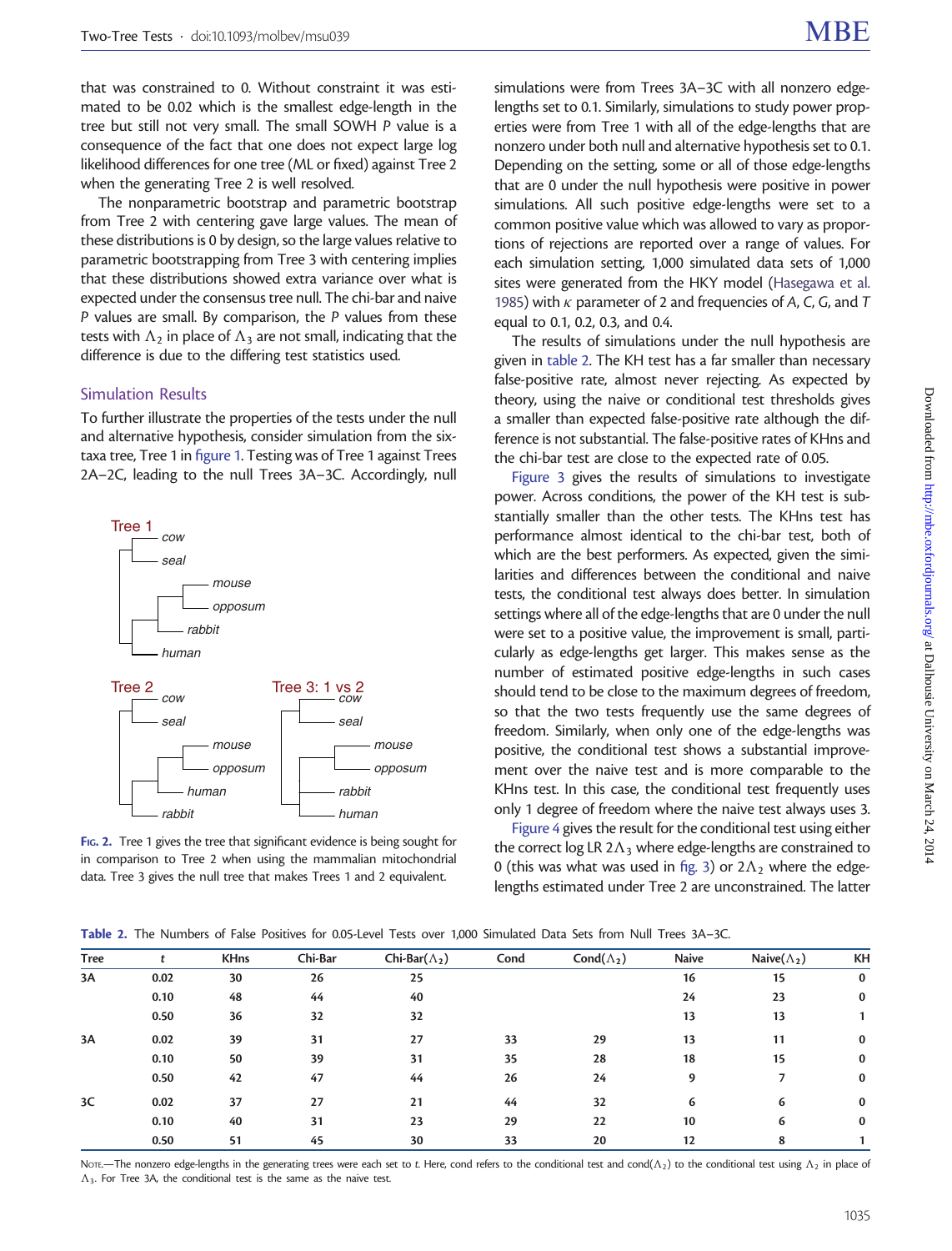<span id="page-7-0"></span>

FIG. 3. Power of the tests of Tree 1 vs. 2A–C. Each panel and x axis value corresponds to a single simulation setting where the generating tree set some subset of the edges that were 0 in the null tree to the x axis value. The numbers of edges in the subset is indicated in the label. When only one edge is of zero length under the null, the conditional and naive tests are equivalent.

will always give lower power. It is of interest because most phylogenetic implementations of ML estimation do not allow estimation with zero edge-lengths. The conservative versions of conditional and naive tests can be obtained with such software by using  $2\Lambda_2$  in place of  $2\Lambda_3$ . The loss in power is smallest when all of the unresolved edges under the null are positive in the generating tree. This makes some sense as when all the edge-lengths in Tree 1 are positive, those edges associated with splits in Tree 2 that are not present in Tree 1 will naturally be more likely to be estimated close to 0 and thus give likelihoods more comparable to those when a zero constraint is imposed.

#### **Discussion**

The chi-bar and KHns tests are expected to generally have approximately correct type I error probabilities, whereas the conditional and naive tests are expected to be conservative. Simulation results were consistent with this but suggested that the KH test will be much more conservative than the other tests. Because a number of these tests used the same

KH test statistic and because the KH null is approximately the same as the consensus tree null, the main reason for the KH test difficulties must be that thresholds tend to be too large.

The chi-bar and KHns tests gave almost identical power in the simulations considered and better power than the other tests. These are results that can be expected to generalize. The chi-bar and KHns test can be expected to give similar performance as they are both based on good approximations to, respectively, the null distributions of  $2\Lambda_3$  and  $2\Lambda_2$ , two similar test statistics. The other tests are based on the same test statistics but are known to be conservative with a consequent loss of power.

The KH null hypothesis is not exactly the same as the consensus tree null of the other tests. However, as a generating Tree 2 satisfying the exact KH null but differing from the consensus tree would not be compatible with any Tree 1, smaller KH test statistic values can be expected under such a null than under the consensus null. Thus, tests with approximately correct or conservative type I errors under the consensus null can reasonably be expected to be conservative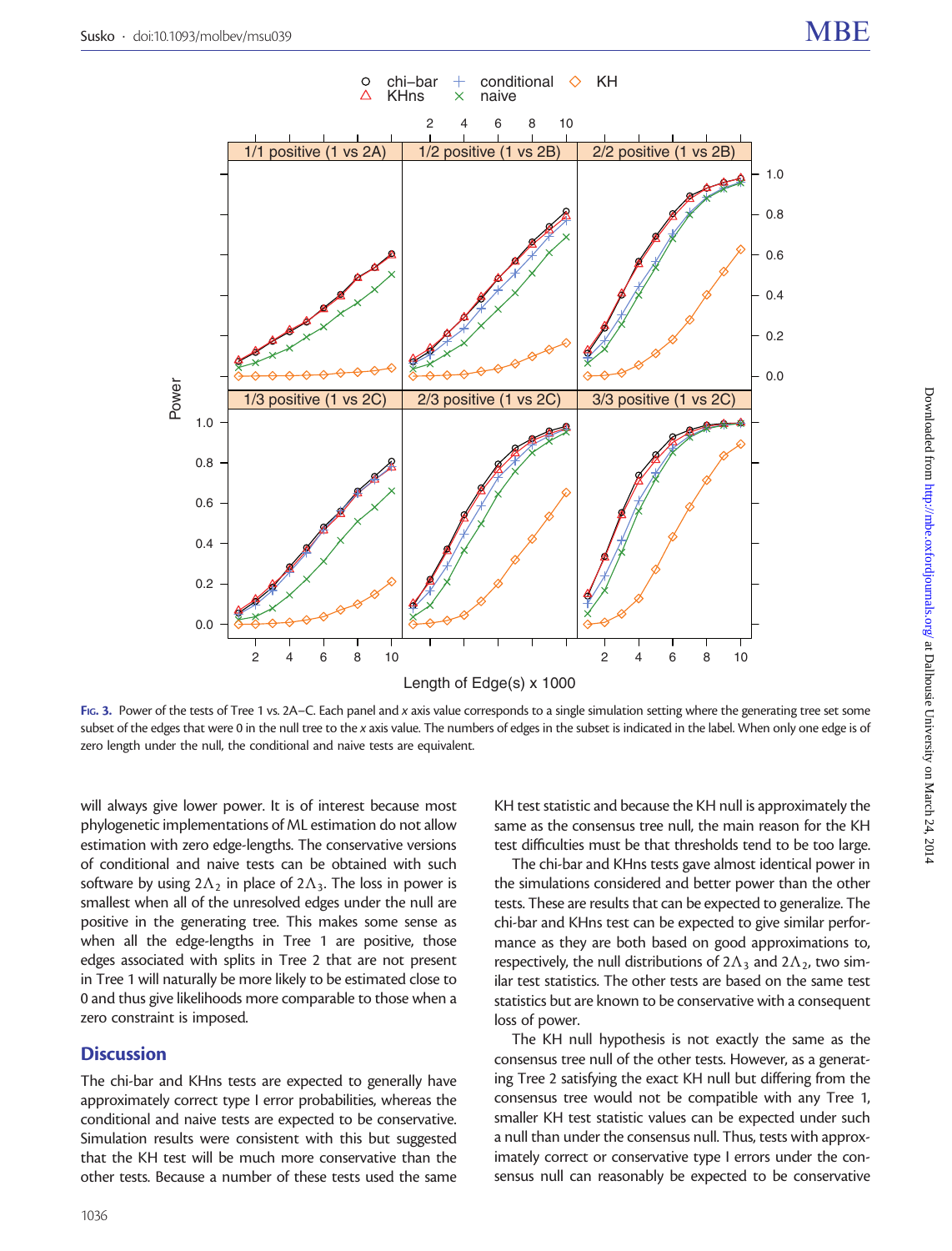<span id="page-8-0"></span>

FIG. 4. Power for tests of Tree 1 vs. 2A–C. The settings are the same as for [figure 3.](#page-7-0) Power for the conditional test is calculated when the log LR,  $\Lambda_3$ , is used and when the KH test statistic,  $\Lambda_2$ , is used. Power for the KH test is the same as in [figure 3](#page-7-0) and is included for comparison.

under an exact KH null. Consequently, the better power of all of the alternatives to the KH test is not likely a consequence of inflated type I error under an exact KH null.

The chi-bar test has the best performance and is simple to implement in the case that there is a single zero edge-length in the null tree. In the case that two or three edge-lengths are zero under the null, information matrix calculations are required similar to those of the KHns test. When more than three edge-lengths are set to zero under the null, however, the chi-bar test is no longer feasible.

The conditional test has the complication of determining whether an edge-length is 0 where most software implementations do not allow zero edge-lengths. A simple adjustment is to use a small threshold. In practice, 1.0e-9 was used, but experience looking at differences in log likelihoods when edge-lengths are close to 0 suggests the behavior of the test would be similar if edge-lengths less than 1.0e $-$ 6 were treated as 0. As the conditional test always does better than the naive test, there is little reason to use the latter. Serious discussion of it has been included here because one can envision some settings where it might prove useful. One example would be the reanalysis of literature results where likelihoods

were reported for two trees and where the number of zero edge-lengths required to obtain the null tree could be determined from the graphical or Newick representation of the two trees, but where estimated edge-lengths could not be obtained without refitting the model.

A difficulty with KH implementations was noted in the course of this work. Because simulation was often from a poorly resolved Tree 1 or an unresolved Tree 3, there were a number of instances where the estimated edge-lengths for Trees 1 and 2 were such that they were either the same or almost the same trees. Indeed, when there was a single zerolength edge in a generating Tree 3, the ML Tree 1 and Tree 2 were identical a substantial proportion of the time, as predicted by theory. Such cases were recorded, appropriately, as failures to reject Tree 2. The site log likelihoods in this case are identical so that both  $\bar{d} = 0$  and  $s_d = 0$ . For practical implementations of the KH test, this creates substantial difficulties. Due to round-off error or lower bounds on allowable edgelengths,  $\bar{d}$  and s<sub>d</sub> will differ slightly from 0, making the noreingins, *a* and s<sub>d</sub> will differ slightly from 0, making the nor-<br>malized KH test statistic,  $\sqrt{n}d/s_d$ , a numerically unstable value that can be large and positive, leading to an incorrect conclusion of rejection.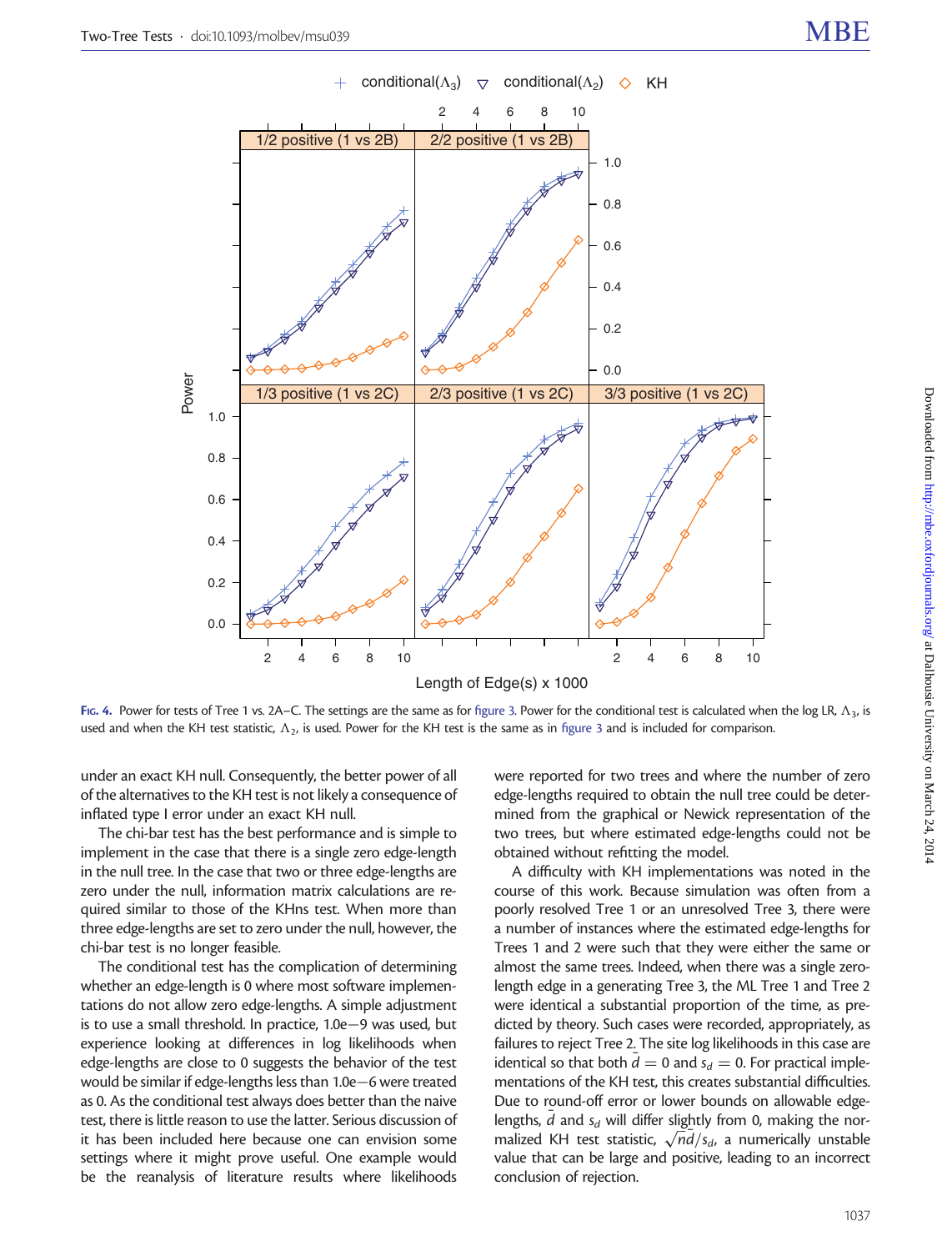<span id="page-9-0"></span>In simulations, the KH test performed much worse than the other tests. Its false-positive rate was much smaller than necessary, leading to a consequent loss of power. Relative to KHns, it is easy to implement. However, the conservative chi-square tests are as easy to implement. The much better performance of these tests suggests they are to be recommended in cases where KHns is difficult to implement.

Parametric and nonparametric boostrapping provide alternative but computationally more expensive approaches to testing. For the mammalian data set, parametric bootstrapping from a tree with zero-constrained edge-lengths gave larger P values than the SOWH test and parametric bootstrapping from Tree 2 with edge-lengths estimated without constraint. Bootstrapping from the zero-constrained tree gives a fairer chance to the null hypothesis and likely should be part of most SOWH implementations. In theory, however, if the consensus null tree is the generating tree, edge-lengths that are 0 in the consensus tree should be estimated as approximately 0 and bootstrapping from the fitted Tree 2 should give similar P values.

Nonparametric bootstrapping is expected to give rise to approximately correct type I error probabilities with large enough sequences. It is interesting to note that the RELL version of the KH test, which gives very similar results to the normal theory version, can be viewed as a time-saving approximation to nonparametric bootstrapping that skips the step of estimating parameters for each bootstrap sample. The difficulties of the KH test then suggest that difficulties can arise due to RELL.

One-sided tests have been considered throughout the article. This is consistent with implementations of the KH test in software like PAML and TREE-PUZZLE. It can sometimes be the case that interest is in a two-sided hypothesis: whether there is significant evidence for a well-resolved version of either Tree 1 or Tree 2. The KHns test extends naturally to this case. Rejection at the  $\alpha$ -level occurs when the observed  $\Lambda_2$  is less than the  $\alpha/2$ th quantile of the  $\Lambda_2^*$  or greater than the  $(1 - \alpha/2)$ th quantile. Extension of the chi-bar test is more difficult but a simple, conservative approach is to apply a Bonferroni correction to the two separate tests: Tree 1 against Tree 2 and vice versa.

Software for the conditional, chi-bar, and KHns tests is available at <http://www.mathstat.dal.ca/~tsusko> (last accessed January 23, 2014) for many commonly used phylogenetic models. Although the conditional and naive tests cannot be expected to perform as well as KHns, they have the advantage of being relatively simple to implement. Software is also provided which computes the degrees of freedom given a tree file containing the estimated Tree 1 and a version of Tree 2. If  $2\Lambda_2$ is used in place of  $2\Lambda_3$ , this software allows such tests to be applied to the output of any existing phylogenetics software.

#### Supplementary Material

[Supplementary Material](http://mbe.oxfordjournals.org/lookup/suppl/doi:10.1093/molbev/msu039/-/DC1) is available at Molecular Biology and Evolution online [\(http://www.mbe.oxfordjournals.org/](http://www.mbe.oxfordjournals.org/)).

# Acknowledgments

The author thanks Eli Levy Karin, Tal Pupko, Andrew Roger, and two anonymous referees for helpful comments and discussion. This research was supported by a Discovery Grant from the Natural Sciences and Engineering Research Council of Canada.

# Appendix: The Weights of the Chi-Square **Mixture**

Theorem 2.1 of [Shapiro \(1985\)](#page-10-0) gives as a special case that a mixture of chi-squares distribution applies to

$$
(\mathbf{y} - \widehat{\boldsymbol{\eta}})^T I_b^c (\mathbf{y} - \widehat{\boldsymbol{\eta}}) \tag{14}
$$

where  $\hat{\boldsymbol{\eta}}$  minimizes equation (14) over  $\boldsymbol{\eta} > \boldsymbol{0}$  and q-dimensional **y** has a multivariate normal distribution with mean **0** and variance–covariance matrix  $[l_b^c]^{-1}$ .

As explained in the proof of Theorem 1 of [Susko \(2013\),](#page-10-0) the limiting distribution of 2 $\Lambda_3$  is the same as that of  $\hat{\eta}^T I_b^c \hat{\eta}$ . It too has a mixture of chi-squares distribution but whenever the degrees of freedom of its distribution is v, the degrees of freedom of the distribution of equation (14) is  $q - \nu$ . It follows that the weights of the mixture  $w<sub>v</sub>$  in equation (9) are the same as the weights  $w_{v,q}(U)$  in equation (4.9) of [Shapiro](#page-10-0) [\(1985\).](#page-10-0) In the case that  $q = 3$  edges are set to 0 in the null tree, this directly gives equation (11). In the case that  $q = 2$ edges are set to 0, using the formula for the inverse of a 2  $\times$  2 matrix and that  $\cos^{-1}(x) = \pi - \cos^{-1}(-x)$ , an expression is obtained that is more similar to that of Case 7 in [Self and](#page-10-0) [Liang \(1987\)](#page-10-0). Let  $A = [I_b^c]^{-1}$  then

$$
w_2 = [\pi - \cos^{-1}(A_{12}/\sqrt{A_{11}A_{22}})]/(2\pi)
$$
  
= [\pi - \cos^{-1}(-\int\_{b\_{12}}^{c}/\sqrt{\int\_{b\_{11}}^{c}/\int\_{b\_{22}}^{c})}]/(2\pi)  
= \cos^{-1}(\int\_{b\_{12}}^{c}/\sqrt{\int\_{b\_{11}}^{c}/\int\_{b\_{22}}^{c})}/(2\pi).

#### References

Adachi J, Hasegawa M. 1996. Model of amino acid substitution in proteins encoded by mitochondrial DNA. J Mol Evol. 42:459–468.

- Allman ES, Ané C, Rhodes JA. 2008. Identifiability of a Markovian model of molecular evolution with gamma-distributed rates. Adv Appl Prob. 40:229–249.
- Allman ES, Rhodes JA, Sullivant S. 2012. When do phylogenetic mixture models mimic other phylogenetic models. Syst Biol. 61: 1049–1059.
- Anisimova M, Gascuel O. 2006. Approximate likelihood-ratio test for branches: a fast, accurate, and powerful alternative. Syst Biol. 55: 539–552.
- Bickel PJ, Doksum KJ. 2007. Mathematical Statistics: basic ideas and selected topics. Upper Saddle River (NJ): Prentice Hall.
- Bickel PJ, Freedman DA. 1981. Some asymptotic theory for the bootstrap. Ann Stat. 9:1196–1217.
- Billera LJ, Holmes SP, Vogtmann K. 2001. Geometry of the space of phylogenetic trees. Adv Appl Math. 27:733–767.
- Chang JT. 1996. Full reconstruction of Markov models on evolutionary trees: identifiability and consistency. Math Biosci. 137: 51–73.
- Dopazo H, Dopazo J. 2005. Genome-scale evidence of the nematodearthropod clade. Genome Biol. 6:R41.
- Efron B. 1982. The jacknife, the bootstrap and other resampling plans. CBMS-NF regional conference series in applied mathematics,